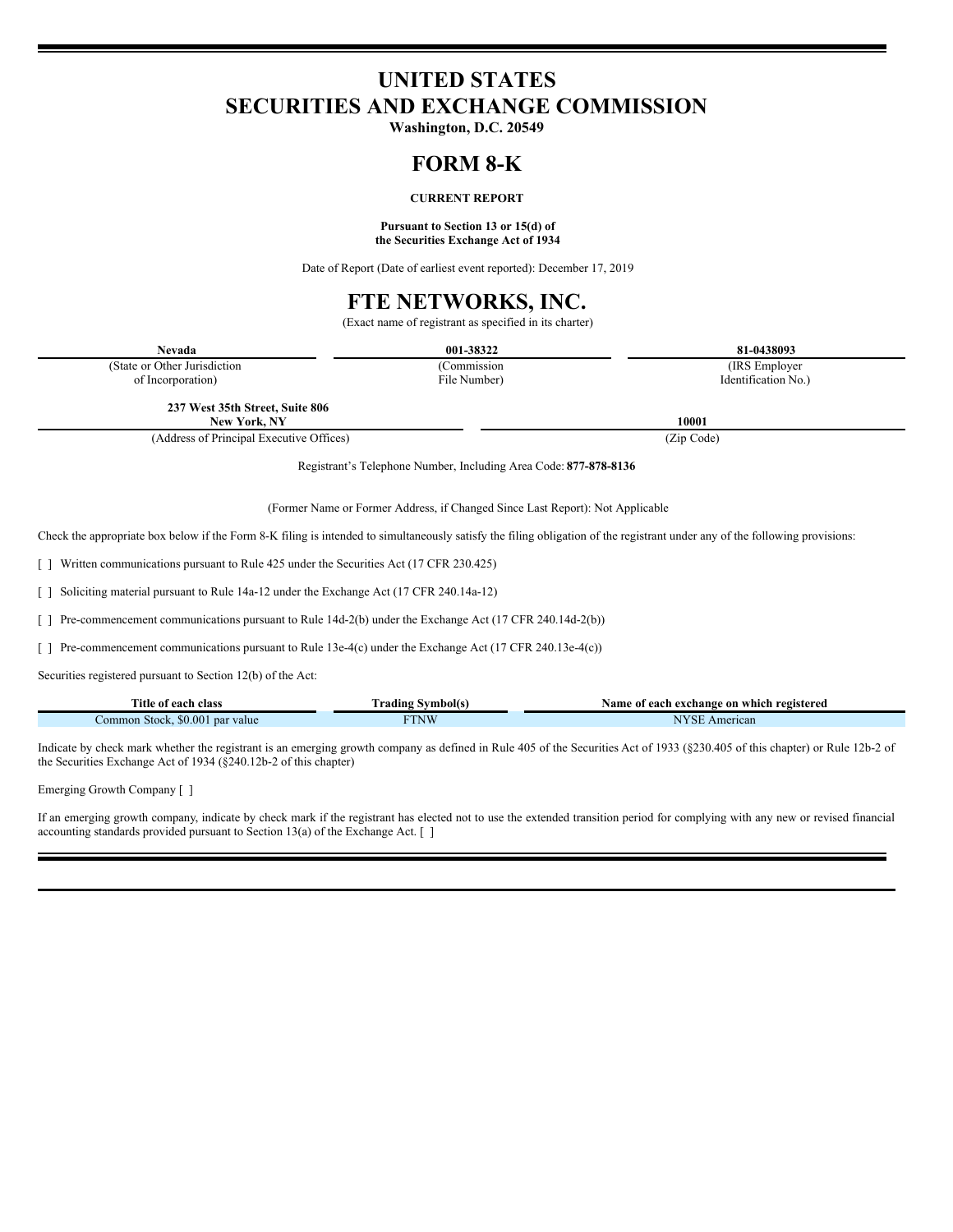#### Item 3.01 Notice of Delisting or Failure to Satisfy a Continued Listing Rule or Standard; Transfer of Listing.

On December 17, 2019, FTE Networks, Inc. (the "Company") received a letter from the NYSE American LLC (the "Exchange") stating that it had determined to commence proceedings to delist the Company's common stock from the Exchange. The common stock was suspended at market close on NYSE American on the same date.

NYSE Regulation commenced delisting proceedings against the Company pursuant to Section 1003(f)(iii) of the NYSE American Company Guide (the "Company Guide") because the Company or its management have engaged in operations that, in the opinion of the Exchange, are contrary to the public interest. NYSE Regulation also considered Section 1009(a)(ii) of the Company Guide, which provides that the Exchange may suspend trading in any security when necessary or appropriate for the protection of investors, in its decision to immediately suspend trading in the Company's common stock.

Under NYSE American delisting procedures, the Company has a right to a review of this determination by a Committee of the Board of Directors of the Exchange, provided a written request is filed with the Assistant Corporate Secretary of the Exchange, within seven calendar days after receiving this notice, specifying the grounds on which the Company intends to challenge NYSE Regulation's decision for such a review, and along with payment of a non-refundable appeal fee in the amount of \$10,000 for an oral hearing or \$8,000 for a hearing based on a written submission.

The Company is considering this and other alternatives open to the Company to act in the best interests of its shareholders and will announce promptly any measures that its board of directors determines are appropriate.

#### **Item 7.01 Regulation FD Disclosure**

On December 19, 2019, the Company issued a press release announcing the letter from the Exchange. A copy of this release is attached hereto as Exhibit 99.1 and is incorporated herein by reference.

## **Item 9.01 Financial Statements and Exhibits**

(d) *Exhibits*

### **Exhibit No. Description**

99.1 Press Release dated [December](#page-4-0) 19, 2019.

2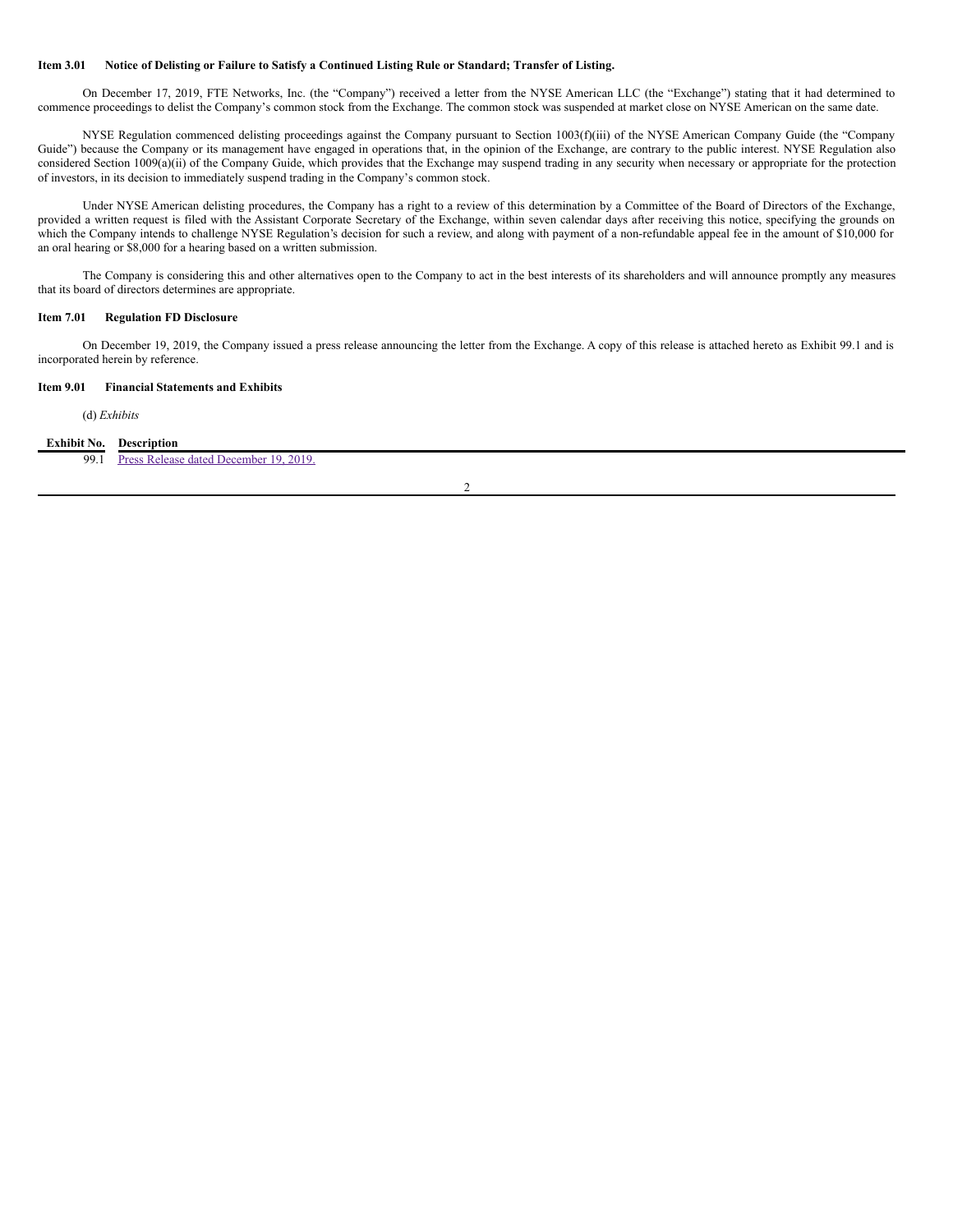## **SIGNATURES**

Pursuant to the requirements of the Securities Exchange Act of 1934, the registrant has duly caused this report to be signed on its behalf by the undersigned, thereunto duly authorized.

|                         | FTE NETWORKS, INC.<br>(Registrant)                                                           |  |  |
|-------------------------|----------------------------------------------------------------------------------------------|--|--|
| Date: December 19, 2019 | /s/ Michael P. Beys<br>Michael P. Beys<br>Name:<br>Interim Chief Executive Officer<br>Title: |  |  |
|                         | ∍                                                                                            |  |  |
|                         |                                                                                              |  |  |